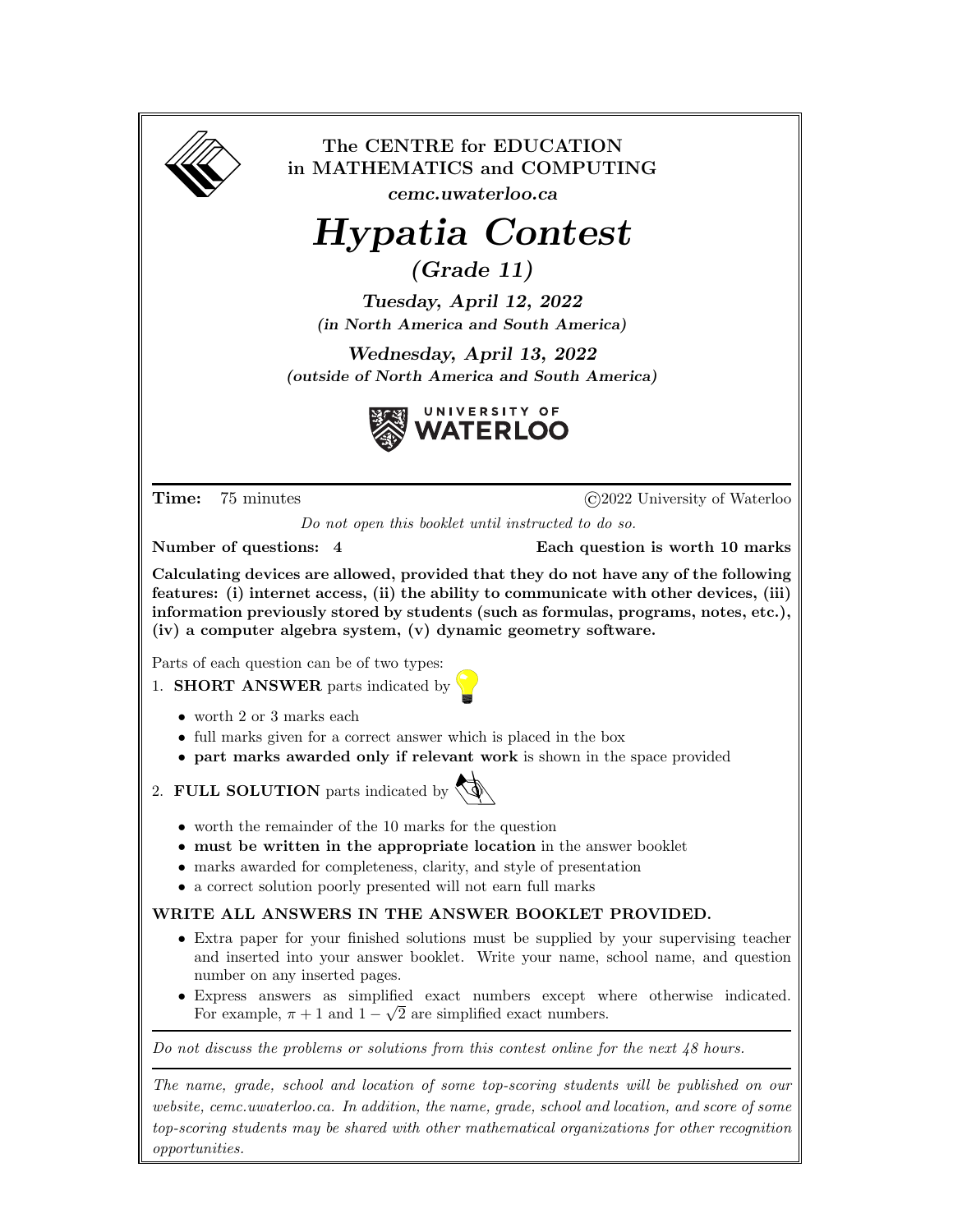NOTE:

- 1. Please read the instructions on the front cover of this booklet.
- 2. Write all answers in the answer booklet provided.
- 3. For questions marked  $\Box$ , place your answer in the appropriate box in the answer booklet and show your work.
- 4. For questions marked  $\mathcal{A}$ , provide a well-organized solution in the answer booklet. Use mathematical statements and words to explain all of the steps of your solution. Work out some details in rough on a separate piece of paper before writing your finished solution.
- 5. Diagrams are not drawn to scale. They are intended as aids only.
- 6. While calculators may be used for numerical calculations, other mathematical steps must be shown and justified in your written solutions, and specific marks may be allocated for these steps. For example, while your calculator might be able to find the  $x$ -intercepts of the graph of an equation like  $y = x^3 - x$ , you should show the algebraic steps that you used to find these numbers, rather than simply writing these numbers down.
- 7. No student may write more than one of the Fryer, Galois and Hypatia Contests in the same year.

## Useful Fact:

It may be helpful to know that  $2^n \geq n+1$  for all positive integers n.

- 1. A regular hexagon is a polygon that has six sides with equal length and six interior angles with equal measure. In Figure 1, regular hexagon  $ABCDEF$  has side length  $2x$ and its vertices lie on the circle with centre  $O$ . The diagonals  $AD$ ,  $BE$  and  $CF$  divide ABCDEF into six congruent equilateral triangles.
	- (a) In terms of  $x$ , what is the radius of the circle?
	- (b) The midpoint of side  $AB$  is labelled  $M$ , as shown in Figure 2. In terms of  $x$ , what is the length of  $OM$ ?
	- (c) In terms of  $x$ , what is the area of hexagon  $ABCDEF$ ?
	- (d) The region that lies inside the circle and outside hexagon  $ABCDEF$  is shaded, as shown in Figure 3. The area of this shaded region is 123. Rounded to the nearest tenth, determine the value of  $x$ .

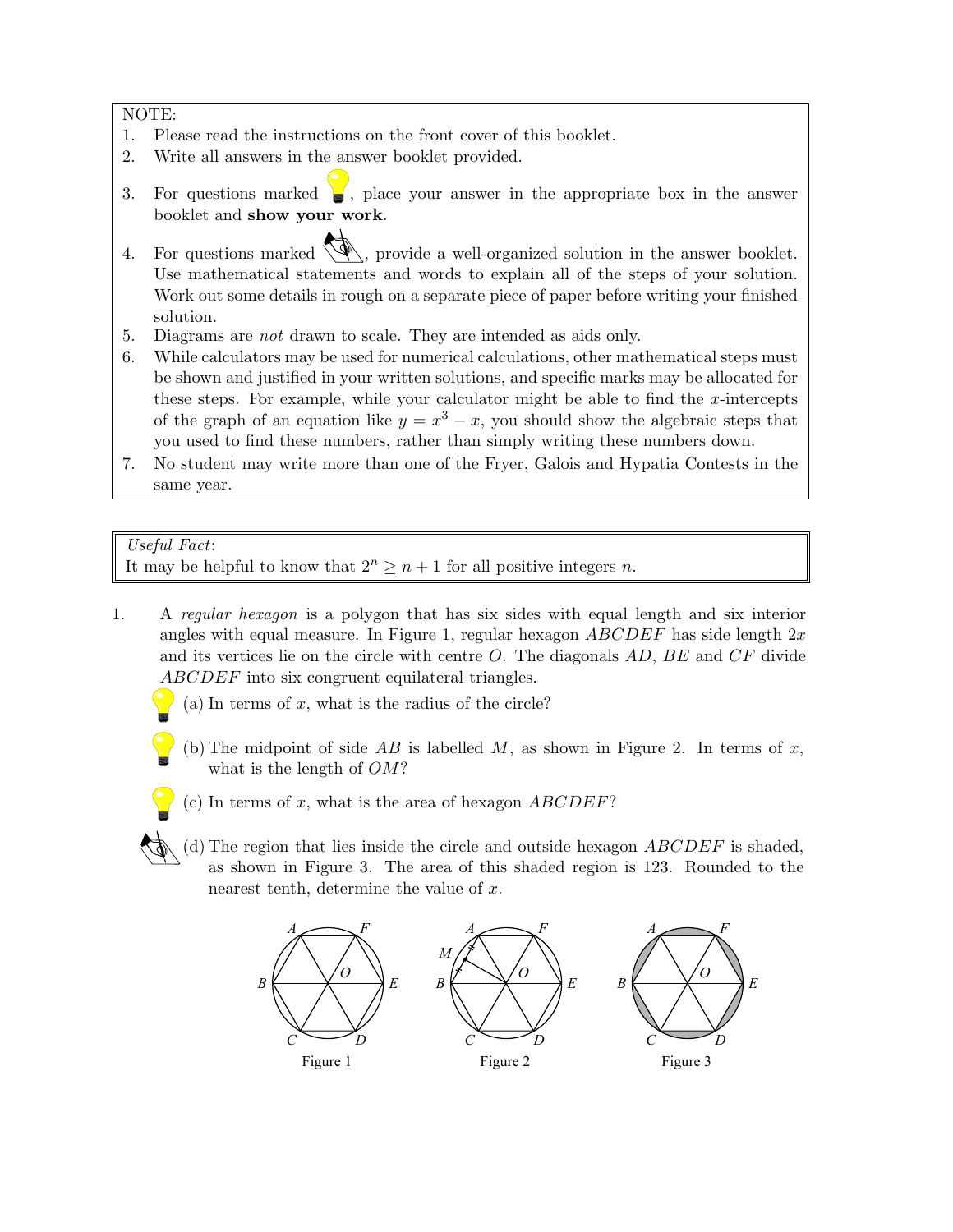2. With 1 kg of muffin batter, exactly 24 mini muffins and 2 large muffins can be made. With 2 kg of muffin batter, exactly 36 mini muffins and 6 large muffins can be made.

(a) With 2 kg of muffin batter, exactly 48 mini muffins and  $n$  large muffins can also be made. What is the value of  $n$ ?

(b) With  $x$  kg of muffin batter, exactly 84 mini muffins and 10 large muffins can be made. What is the value of  $x$ ?



- 3. A sequence is created in such a way that
	- a real number is chosen as the first number in the sequence, and
	- each of the following numbers in the sequence is generated by applying a function to the previous number in the sequence.

For example, if the first number in a sequence is 1 and the following numbers are generated by the function  $x^2 - 5$ , then the first three numbers in the sequence are 1, -4 and 11 since  $1^2 - 5 = -4$  and  $(-4)^2 - 5 = 11$ .

- (a) The first number in a sequence is 3 and the sequence is generated by the function  $x^2 - 3x + 1$ . What are the first four numbers in the sequence?
- $\wedge$  (b) The number 7 is the third number in a sequence generated by the function  $x^2 - 4x + 7$ . What are all possible first numbers in the sequence?
- $(c)$  The first number in a sequence is c and the sequence is generated by the function  $x^2 - 7x - 48$ . If all numbers in the sequence are equal to c, determine all possible values of c.
- (d) A sequence generated by the function  $x^2 12x + 39$  alternates between two different numbers. That is, the sequence is  $a, b, a, b, a, b, \ldots$ , with  $a \neq b$ . Determine all possible values of a.
- 4. Every integer  $N > 1$  can be written as  $N = p_1^{a_1} p_2^{a_2} p_3^{a_3} \cdots p_k^{a_k}$ , where k is a positive integer,  $p_1 < p_2 < p_3 < \cdots < p_k$  are prime numbers, and  $a_1, a_2, a_3, \ldots, a_k$  are positive integers. For example,  $1400 = 2^35^27^1$ .

The number of positive divisors of N is denoted by  $f(N)$ . It is known that

$$
f(N) = (1 + a_1)(1 + a_2)(1 + a_3) \cdots (1 + a_k)
$$



(a) How many positive divisors does 240 have? That is, what is the value of  $f(240)$ ?

(b) Define an integer  $N > 1$  to be *refactorable* if it is divisible by  $f(N)$ . For example, both 6 and 8 have 4 positive divisors, so 8 is refactorable and 6 is not refactorable. This is because 8 is divisible by 4, but 6 is not divisible by 4. Determine all refactorable numbers N with  $f(N) = 6$ .



- (c) Determine the smallest refactorable number N with  $f(N) = 256$ .
- (d) Show that for every integer  $m > 1$ , there exists a refactorable number N such that  $f(N) = m$ .